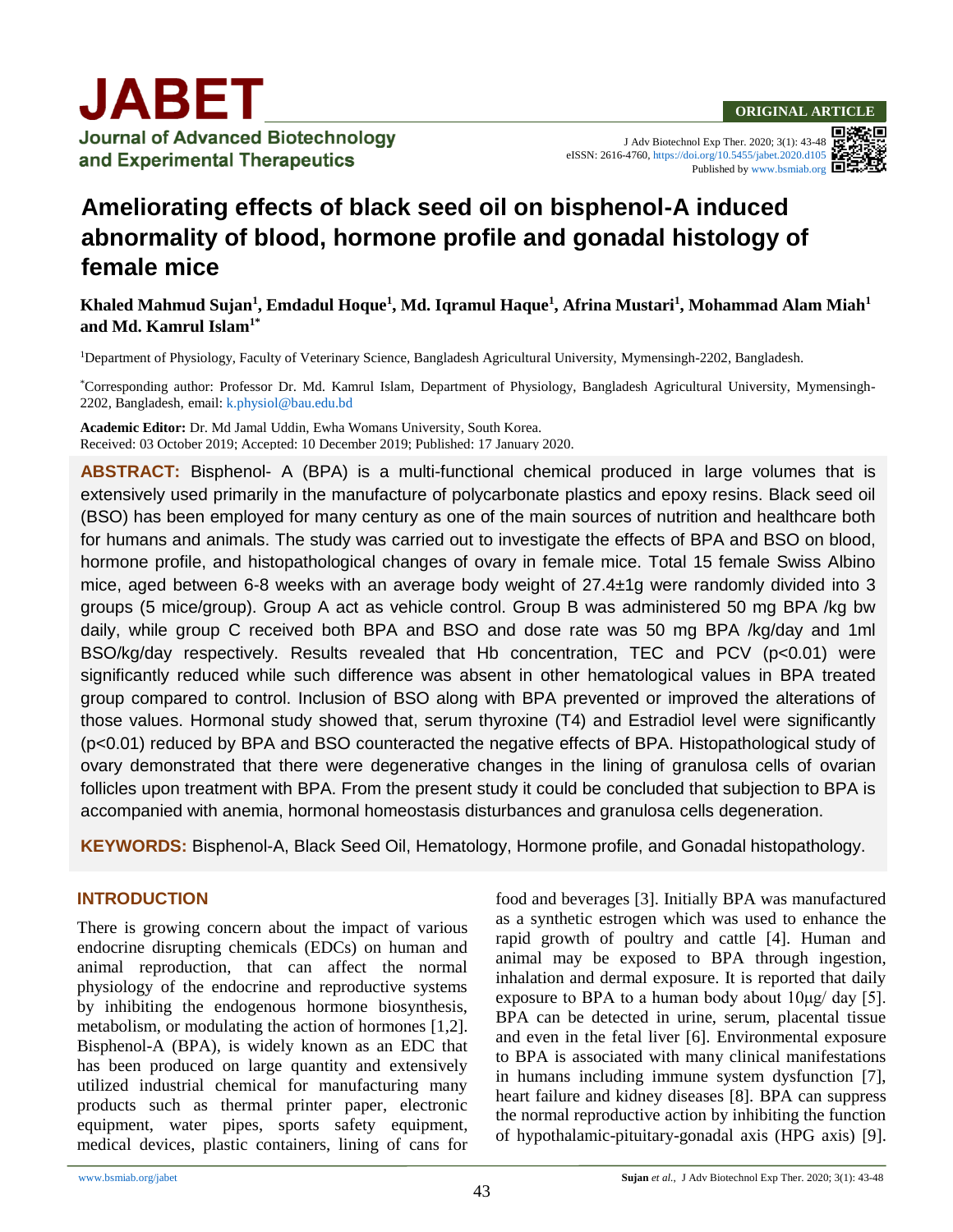BPA also causes early start of adolescence, birth defects, breast cancer, miscarriages and effects on ability to reproduce [10].

The use of traditional medicine increases every day and have more acceptance than prescribed drugs because it was mostly attributed to being safer than drugs, also patients believe that by using this type of medication there was no need for a physician [11]. One of these alternatives medicinal plant, *Nigella sativa* commonly known as black cumin, belonging to the family Ranunculaceae and it is native plant from the Mediterranean area used for culinary and medical purposes [12]. The black seed oil is reported to be beneficial for reproductive system as its seeds contain essential oils, unsaturated fatty acids, proteins, steroids, vitamins and minerals [13]. The use of 1ml/kg/day of BSO restored the sexual hormones secretion that led to increase the protein synthesis, white blood cells count and decrease the serum cholesterol concentration [14]. *Nigella sativa* seeds extract has role in the expulsion of fetal membrane and return of uterus to normal condition, without interfere with the progesterone hormone level during the first cycle in cows treated 100 mg/kg body weight. [15]. The black seed is considered as antidiabetic, anthelmintic, anti-hyperlipidemic, analgesic, immunomodulatory, hypotensive, antioxidative, anti-cancer and anti-bacterial effects [16].

So far, in Bangladesh few studies were performed in relation to BPA and black seed oil influence on blood and reproductive organs in mice. The present research work was done with a view to fulfilling the objectives, a) to assess some selected hematological parameters (Hb, PCV, TEC and Erythrocyte indices), b) to observe the action of BPA and BSO on Thyroxine and Estradiol level, and c) to evaluate ovarian histopathology.

## **MATERIALS AND METHODS**

#### **Experimental animals**

The mice were purchased from ICDDR'B, Dhaka and housed in a compartmentalized square wooden cages wrapped with wire mesh under controlled conditions of temperature (26-30) °C and relative humidity of 70-80% with natural day light.

# **Experimental chemicals**

Bisphenol-A (BPA) was purchased from Sigma-Aldrich Company, USA. The pure black seed oil with high quality (BSO) was bought from local market in Mymensingh.

#### **Ethical approval**

The present study and all experimental procedures were approved and performed according to the guidelines for the care and use of animals as established by Animal Welfare and Experimentation Ethics Committee, Bangladesh Agricultural University, Mymensingh [AWEEC/BAU/2019(36)].

# **Experimental design**

The experiment was conducted during the period from February to April 2018 and totals15 apparently healthy female Swiss albino mice (*Mus musculus*); aged between 6-8 weeks with an average body weight of  $27.4 \pm 1$ g was used. At first, the mice were randomly divided into three groups, each consisted of five mice. Group A (control group) received only basal mouse pellet feed mixed with sunflower oil. Group B was administered Bisphenol-A (BPA) @ 50 mg / kg bw daily, formulated in sunflower oil (as vehicle for BPA), while group C received BPA and BSO @ 50 mg/kgbw/day and 1ml/kgbw/day, respectively.

# **Management practices**

The diet was calculated on daily basis, diet and water were provided *ad libitum* in all groups. Feeds were kept in air tight poly packed sac to prevent spoilage. During the experimental period, effective hygienic and sanitary measures were followed and also mice cage were cleaned regularly.

## **Collection of blood and serum preparation**

At the end of the experiment  $(12<sup>th</sup> week)$ , blood samples were collected by sacrificing the mice. The mice were kept fasting overnight. Then the mice were placed one by one in an airtight container containing diethyl ether pre-soaked cotton. They were being looked over for insensibility and taken out from the airtight vessel and blood was collected directly from heart by a sterile syringe. About 1 to 1.5 ml blood was collected and transferred 0.5-0.75 ml blood into anticoagulant containing tube and the remaining half of blood was transferred to another tube without anticoagulant for serum preparation. As per conventional method serum was separated by centrifugation and stored at  $-20$  °C until tested.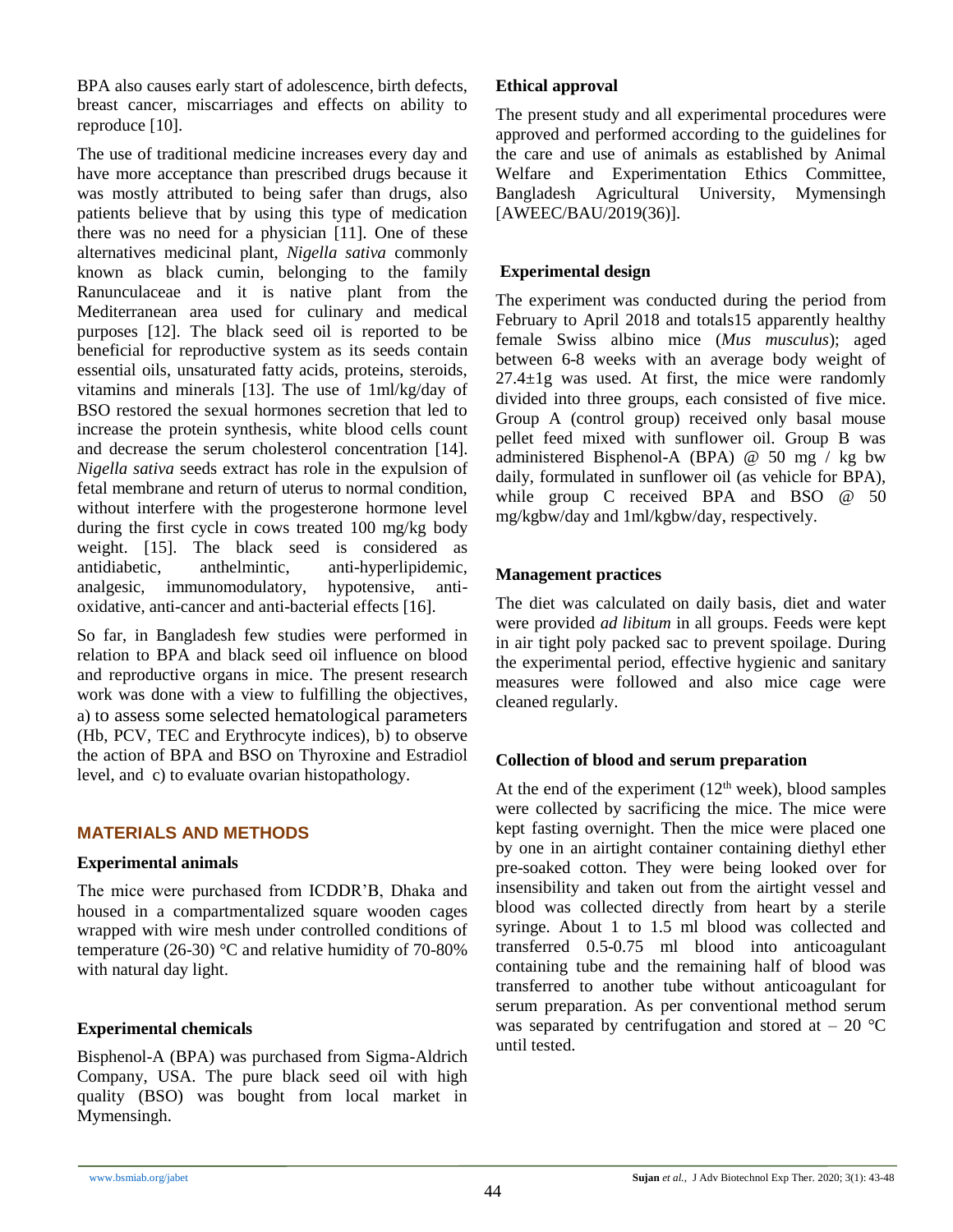#### **Hematological parameters**

Hemoglobin (Hb), packed cell volume (PCV) and Total Erythrocyte Count (TEC) were performed as per standard method [17]. The RBC indices measure the size, shape, and physical characteristics of the RBCs. It provides information about the hemoglobin content and size of erythrocytes that can be determined by calculating the values obtained from TC of RBC in million/cubic mm, Hb concentration in gm% and PCV in %.

#### **Hormonal assay**

The following hormonal parameters: Serum Estradiol and Serum thyroxine (T4) were determined by using Estradiol radioimmunoassay kit and T4 radioimmunoassay kit at the Institute of Nuclear Medicine & Allied Sciences (INMAS), Mymensingh Medical College.

#### **Histopathology**

The ovary from each group of mice were collected after complete removal of blood by perfusion with phosphate buffered saline and kept in 10% neutral buffered formalin for 15 days. The well-fixed tissues were processed, sectioned and stained with Hematoxylin and Eosin (H  $\&$  E) for histo-pathological study [18]. The stained slides were observed under Optka Vision Lite 21 and photographs of the characteristic findings were put down. Histopathologically, the degenerative lesions of ovary in all groups of experimental mice were graded as mild  $(+)$ , moderate  $(++)$  and severe  $(++)$ .

## **Statistical analysis**

All data were placed and stored in Microsoft Excel-2007 and imported to the software IBM SPSS Statistics 20 for analysis by one-way ANOVA followed by posthoc Turkey's test. Because of using multiple comparisons, the corrected p value was calculated and adjusted at 0.01 and 0.05 considered for level of significance.

# **RESULTS**

#### **Effects of BPA and BSO on hematological parameters in mice**

Effects of BPA and BSO on hematological parameters including Hb, TEC, PCV and Erythrocyte Indices (MCV, MCHC and MCH) in different groups of mice were presented in Table 1. Data revealed that Hb

concentration, TEC and PCV  $(p<0.01)$  were significantly reduced while such difference was absent in MCV, MCHC and MCHC values in BPA treated group compared to control. Supplementation of BSO in BPA treated mice improved hematological parameters which was non-significant compare to control group.

**Table 1:** Effect of bisphenol-A (BPA) and black seed oil (BSO) treatment on hematological parameters in mice at 12th week.

| <b>Parameters</b>    | <b>Control</b>   | <b>BPA</b>            | <b>BPA&amp;BSO</b>             |
|----------------------|------------------|-----------------------|--------------------------------|
| $Hb$ (gm %)          | $8.60 \pm 0.09$  | $7.92 \pm 0.12$ **    | $8.40+0.14NS$                  |
| TEC<br>(million/mm3) | $7.69 + 0.08$    | $7.12 \pm 0.04$ **    | $7.54 \pm 0.05$ <sup>NS</sup>  |
| $PCV$ $(\% )$        | $26.20+0.80$     | $23.80 \pm 0.86$ **   | $25.60 \pm 0.66$ <sup>NS</sup> |
| MCV(f)               | $34.05 \pm 0.73$ | $33.42 \pm 1.03^{NS}$ | $33.91 \pm 1.20$ <sup>NS</sup> |
| $MCHC$ $(\%)$        | $32.91 \pm 0.68$ | $33.39 + 0.80^{N}$    | $32.97+1.01NS$                 |
| $MCH$ (pg)           | $11.19 \pm 0.04$ | $11.13 + 0.10^{N}$    | $11.14 + 0.13NS$               |

\*\* Significant at 1% level (p<0.01); \* Significant at 5% level (p<0.05); NS=not significant

## **Effects of BPA and BSO on hormonal assay in mice**

Effects of BPA and BSO on serum thyroxine (T4) and estradiol concentration in different treated groups of mice were shown in Table 2. BPA treated mice showed significantly  $(p<0.01)$  decreased the level of T4 and estradiol concentration compared to the control group. Addition of BSO in BPA treated mice restored those level of T4  $(p<0.01)$  and Estradiol  $(p<0.05)$ concentration near to normal level.

#### **Effects of BPA and BSO on patho-physiological alterations in ovary**

To see the toxic effects of BPA directly in the reproductive organs, histology of ovary had been carried out. Section of ovary of non-treated mice showed normal tissue structures and no remarkable changes were found. BPA treated group showed severed degenerative  $(++)$  changes in the lining of granulosa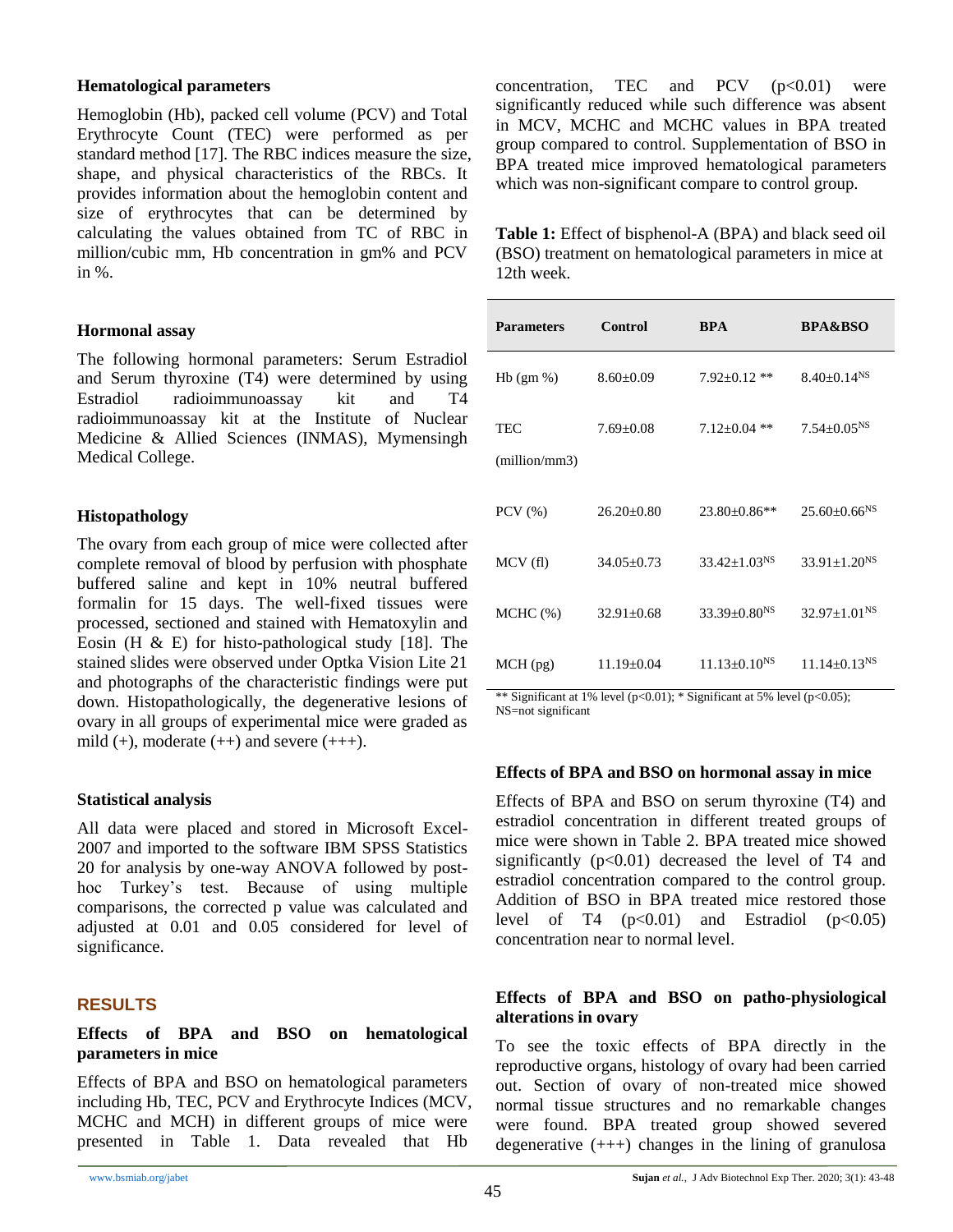cells of ovarian follicles. On the contrary, it was noticed that restoration of granulosa cells  $(++)$  after treated with BSO than the BPA treated group. (Figure 1.)

**Table 2.** Effect of bisphenol-A (BPA) and black seed oil (BSO) treatment on Thyroxine (T4) and Estradiol concentration in mice at 12th week.

| <b>Parameters</b> | $T4$ (nmol/L)       | Estradiol (pg/mL)   |
|-------------------|---------------------|---------------------|
| Control           | $79.26 \pm 1.51$    | $69.42 \pm 1.77$    |
| <b>BPA</b>        | $48.62 \pm 1.01$ ** | $47.12 \pm 0.92$ ** |
| BPA & BSO         | $64.79 + 1.53$ **   | $63.70 \pm 1.77$ *  |

Significant at 1% level  $(p<0.01)$ ; \*Significant at 5% level (p<0.05); NS means not significant



**Figure 1.** Photomicrograph (10X) of ovarian histostructure of female mice treated with bisphenol-A (BPA) and black seed oil (BSO). A. Control; B. BPA and C. BPA & BSO. [Scale bar: 5 µm].

## **DISCUSSION**

The study was conducted to assess the effect of BPA and BSO on hematological parameters, hormonal assay and histotexture of ovary in female Swiss albino mice. In hematological study, we observed that Hb concentration, TEC and PCV  $(p<0.01)$  were significantly reduced in BPA treated mice and the present findings are closely similar with the [19, 20]. They reported that BPA induced a significant decrease in TEC, Hb concentration and PCV. The decrease in the red blood cells may indicate a disruption of erythropoiesis. BPA may interfere with the Hb synthesis or the hemolysis of RBC or react with Hb making a complex, which may affect the physiological functions of Hb [21]. One study reported that, black seed oil significantly elevated Hb, TEC and PCV and decreased MCH and MCHC [22]. The other study found that, BSO restoration the Hb, TEC and PCV value to normal level in ribavirin treated female albino rats [23]. Black seed oil may increase the erythrocyte count and haemoglobin concentration by stimulating the bone marrow and accelerating the effect of it's on the cellular respiratory mechanism [24]. In case of hormonal assay, BPA treated mice showed significantly  $(p<0.01)$  reduced the T4 and estradiol concentration and BSO in BPA treated mice restored those values. The findings of the study are partially consistent with [25-27] stated that BPA can interfere in estradiol level by agonism with estrogen nuclear receptors as well as steroid biosynthesis inhibition. BPA has a direct effect on thyroid follicle and inhibit thyroid hormones synthesis via T3 pathways arrest and suppression of thyroid hormone receptor (TR) transcription [28]. BSO has a positive increased effect on estrogen concentration due to it's content thymoquinone and unsaturated fatty acids [29]. The treatment with oral administration of black seed oil increased T4 levels in rabbits [30]. Nigella sativa oil used against hypothyroidism due to having its antioxidant effects and thymoquinone constituent that improved thyroid profile [31].

Concerning histopathological study, degenerative changes were found in granulosa cells of BPA treated group and BSO restoration, these changes near to normal ovarian histotexture. One study reports that exposure of BPA reduced the granulosa cells of preantral follicles in cultured mouse [32]. Other experiment showed that BPA may be the causal factor for the death of granulosa cells of ovary and antral follicles via inhibiting cell cycle and disturbances of the apoptotic pathway [33].

## **CONCLUSIONS**

The findings of the present study suggested that exposure to BPA is a potential threat for development of anemia by decreasing Hb concentration, TEC and PCV level. BPA can suppress the sexual behavior and risk factor for developing hypothyroidism, which might be attributed to decrease in thyroxine (T4) and Estradiol levels and granulosa cells degeneration. On the other hand, ingestion of black seed oil may have a positive impact on hematology and reproductive function in female mice by accelerating cellular respiratory mechanisms and regulating the hypothalamo-pituitarygonadal hormone axis respectively which are connected with the chemical composition of oil. This study seems to suggest a prophylactic activity of black seed oil in the blood and reproductive system of female mice. Further extensive research on this aspect is required to know the possible potential sources and disorders of BPA exposure and to pick up the active ingredients of black seed oil which are actually responsible for combating the BPA induced harmful effects.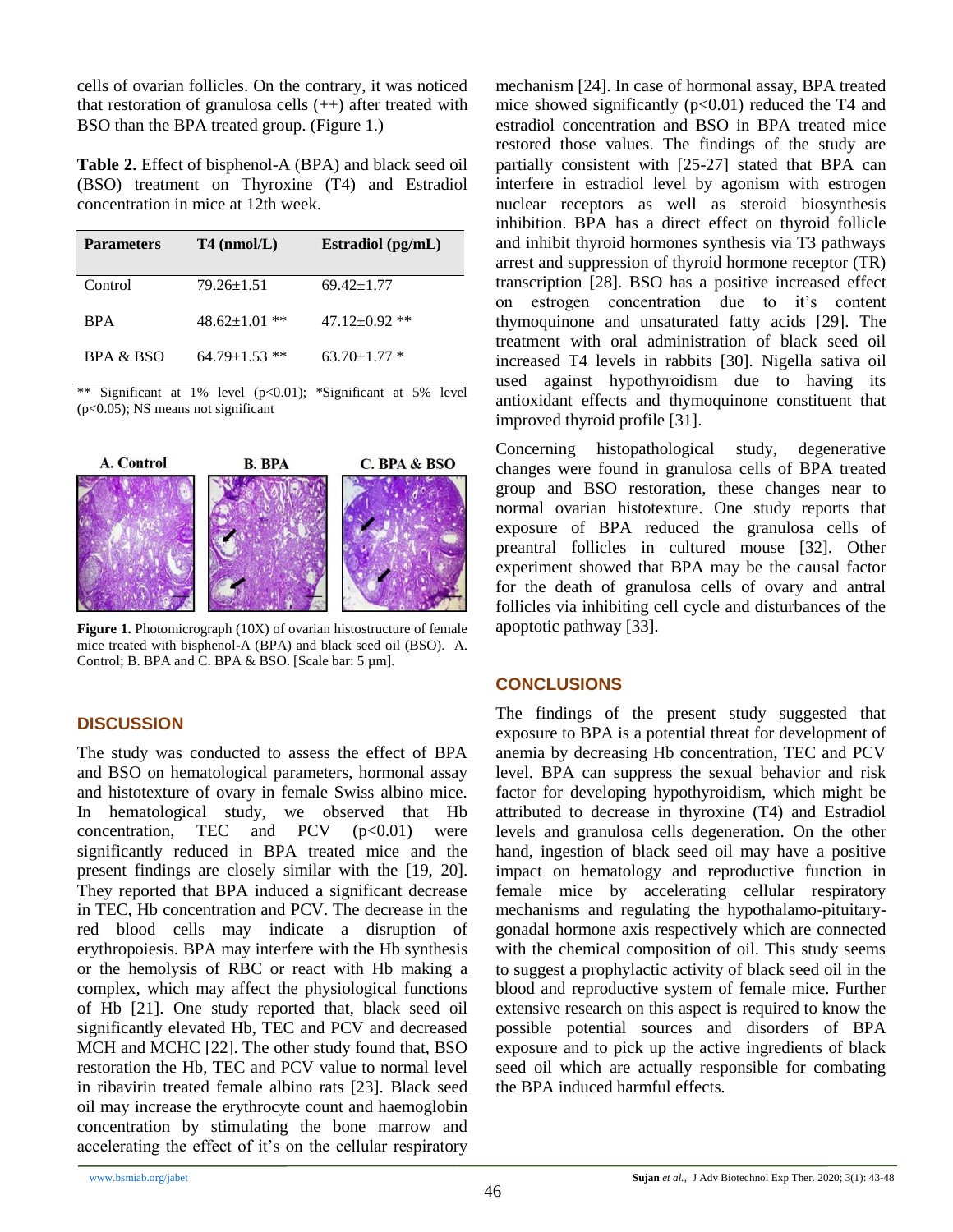#### **ACKNOWLEDGEMENT**

The authors thank the authority of the Institute of Nuclear Medicine & Allied Sciences (INMAS) and Department of Pathology, Mymensingh Medical College for hormonal analysis and histo- pathological study of ovary, respectively. This research work was supported by the NST fellowship of Bangladesh for MS degree to the first author of this article (Grant No. 1217/359/2017- 2018).

# **AUTHOR CONTRIBUTIONS**

MKI designed the experiment. KMS performed the experiment and wrote the draft; EH and MIH analyzed the data; MKI, MAM and AM critically revised the manuscript.

#### **CONFLICTS OF INTEREST**

The author declares that no conflict of interest exists.

#### **REFERENCES**

- [1] Dang VH, Choi KC, Jeung EB. Tetrabromodiphenyl ether (BDE 47) evokes estrogenicity and calbindin-D9k expression through an estrogen receptor-mediated pathway in the uterus of immature rats. Toxicol. Sci. 2007; 97:504–511.
- [2] Choi KC,Jeung EB. The biomarker and endocrine disruptors in mammals. J REPROD DEVELOP. 2003; 49: 337–345.
- [3] Geens T, Goeyens L, Covaci A. Are potential sources for human exposure to bisphenol-A overlooked? Int. J. Hyg. Environ. Health. 2011;214:339–347.
- [4] Singh S, Li SS. Epigenetic effects of environmental chemicals bisphenol A and phthalates. Int. J. Mol. Sci. 2012; 13(8):10143-10153.
- [5] Geens T, Aerts D, Berthot C, Bourguignon JP, Goeyens L, Lecomte P. A review of dietary and nondietary exposure to bisphenol-A*.*Food Chem. Toxicol. 2012; 50:3725–3740.
- [6] Kasper-Sonnenberg M, Koch HM, Wittsiepe J, Bruning T, Wilhelm M. Phthalate metabolites and Bisphenol A in urines from German school-aged children: Results of the Duisburg Birth Cohort and Bochum Cohort Studies. Int. J. Hyg. Environ. Health. 2014; 217:830-838.
- [7] Holladay SD, Xiao S, Diao H, Barber J, Nagy T, Ye X,GogalJr RM. Perinatal BisphenolA exposure in C57B6/129svj male mice: Potential altered cytokine/chemokine production in adulthood. Int. J. Environ. Res. Public Health. 2010; 7:2845-2852.
- [8] Shankar A, Teppala S, Sabanayagam C. Bisphenol A and peripheral arterial disease: Results from the NHANES. Environ. Health Perspect. 2012; 120: 1297- 1300.
- [9] Manfo FP, Jubendradass R, Nantia EA, Moundipa PF, Mathur PP. Adverse effects of Bisphenol A on male reproductive function. REV ENVIRON CONTAM T. 2014; 228: 57-82.
- [10] Al-Hiyasat AS, Darmani H, Elbetieha AM. Leached components from dental composites and their effects on fertility of female mice.Eur J Oral Sci.2004; 112:267-272.
- [11] Heber D. Herbal preparation for obesity: are they useful? Primary Care. 2003; 30: 441-463.
- [12] Kamal A, Arif JM, Ahmad IZ. Potential of *Nigella sativa* L. seed during different phases of germination on inhibition of bacterial growth. J. Biotechnol. Pharm. Res.2010; 1(1): 09-13.
- [13] Ali BH, Blunden G. Pharmacological and toxicological properties of *Nigella sativa.*Phytother. Res.2003; 17:299–305.
- [14] Juma FT, Abdulrahman HMA .The effects of *Nigella sativa* oil administration on some physiological and histological values of reproductive aspects of rats. Iraqi J. Vet.Medi*.*2011; 35(2): 52 – 60.
- [15] El-GaafarawyAM, Zaki AA, El-SedfyR,El-Khenawy KHI. Effect of feeding *Nigella sativa* cake on digestibility, nutritive value and reproductive performance of Frisian Iranian cows and Immuno activity of their offspring. Egyptian Journal of Nutrition Feeds.2003;6: 539-549.
- [16] Ayed AL, Talal Z. Long-term effects of *Nigella sativa* L. oil on some physiological parameters in normal and streptozotocin-induced diabetic rats. Journal of Diabetes Mellitus. 2011;1(3): 46-53.
- [17] Ghai CL. A Textbook of Practical Physiology. Jaypee Brothers Medical Publishers (p) Ltd: New Delhi, India, 2013.
- [18] Banchroft J, Stevens A, Turner D.Theory and practice of histological techniques churchillivingstone. New York, London, San Francisco, Tokyo, 1996.
- [19] Uluta OK, Yldz N, Durmaz E, Ahbab MA, Barlas N, Ç ok A. An in vivo assessment of the genotoxic potential of bisphenol -A and 4-tert-octylphenol in rats. Arch. Toxicol. 2011; 85: 995-1001.
- [20] Yamasaki K and Okuda H. Comparison of endocrinemediated effects of two bisphenol - A related compounds, 2,2-bis (4-cyanatophyenyl) propane and 4,4´ cyclohexylidenebisphenol, based on subacute oral toxicity studies using rats. Toxicol. Lett. 2012; 208:162- 167.
- [21] Fang X, Cao S, Liu R.Interaction of Bisphenol A with bovine hemoglobin using spectroscopic and molecular